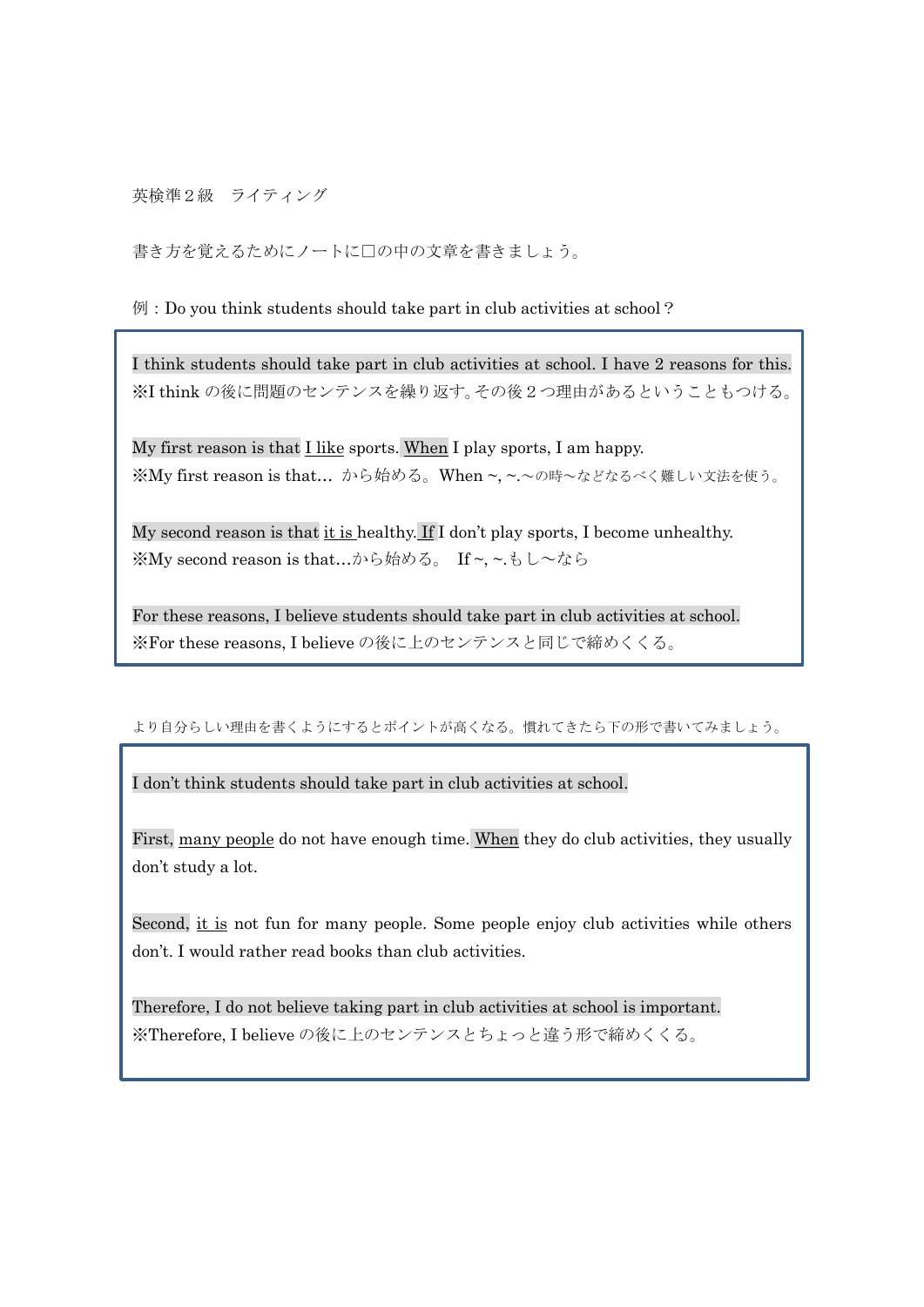使いやすい言い方を覚えてきましょう。 下の英語を日本語にしてみましょう。ノートに書いてみよう。

- 1. It is enjoyable to do that.
- 2. It is exciting for me.
- 3. It is boring for me to do that.
- 4. It is not interesting for me to do that.
- 5. It is good for the future.
- 6. It is good for the environment.
- 7. It is good for our health.
- 8. When we do that, we can be happy.
- 9. When I was a child, I did that.
- 10. I can learn lots of things.
- 11. We have to spend a lot of money to do that.
- 12. It takes a lot of time, but it is worth it.
- 13. Some people enjoy art while others enjoy music.
- 14. I would rather study something else than art.
- 15. It makes me happy.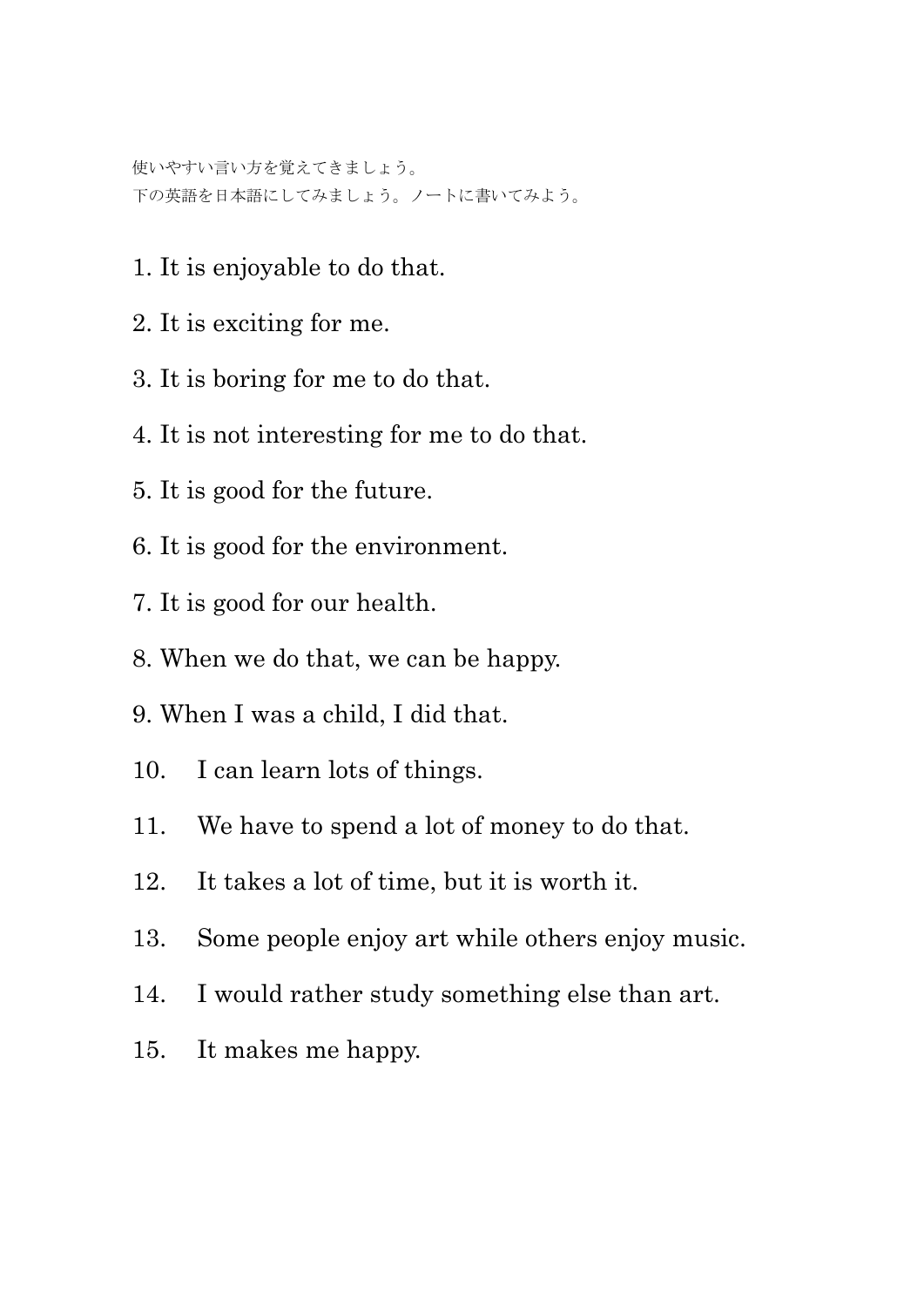使いやすい言い方を覚えてきましょう。 下の日本語を英語にしてみましょう。ノートに書いてみよう。

- 16. それをすることは楽しい。
- 17. それはわたしにとってワクワクする。
- 18. それをすることはわたしにとってつまらない。
- 19. それをすることはわたしにとっておもしろくない。
- 20. それは将来にいい。
- 21. それは環境にいい。
- 22. それは健康にいい。
- 23. 私たちがそれをする時、私たちは幸せになることがで きる。
- 24. 私が子供の時、私はそれをしました。
- 25. 私はたくさんのことを学ぶことができる。
- 26. 私たちはそれをするのにたくさんのお金を使う。
- 27. それはたくさんの時間が掛かるけど、その価値がある。
- 28. アートを楽しむ人もいれば、音楽を楽しむ人もいる。
- 29. 私はアートより他のことを勉強した方がいい。
- 30. それは私を幸せにします。